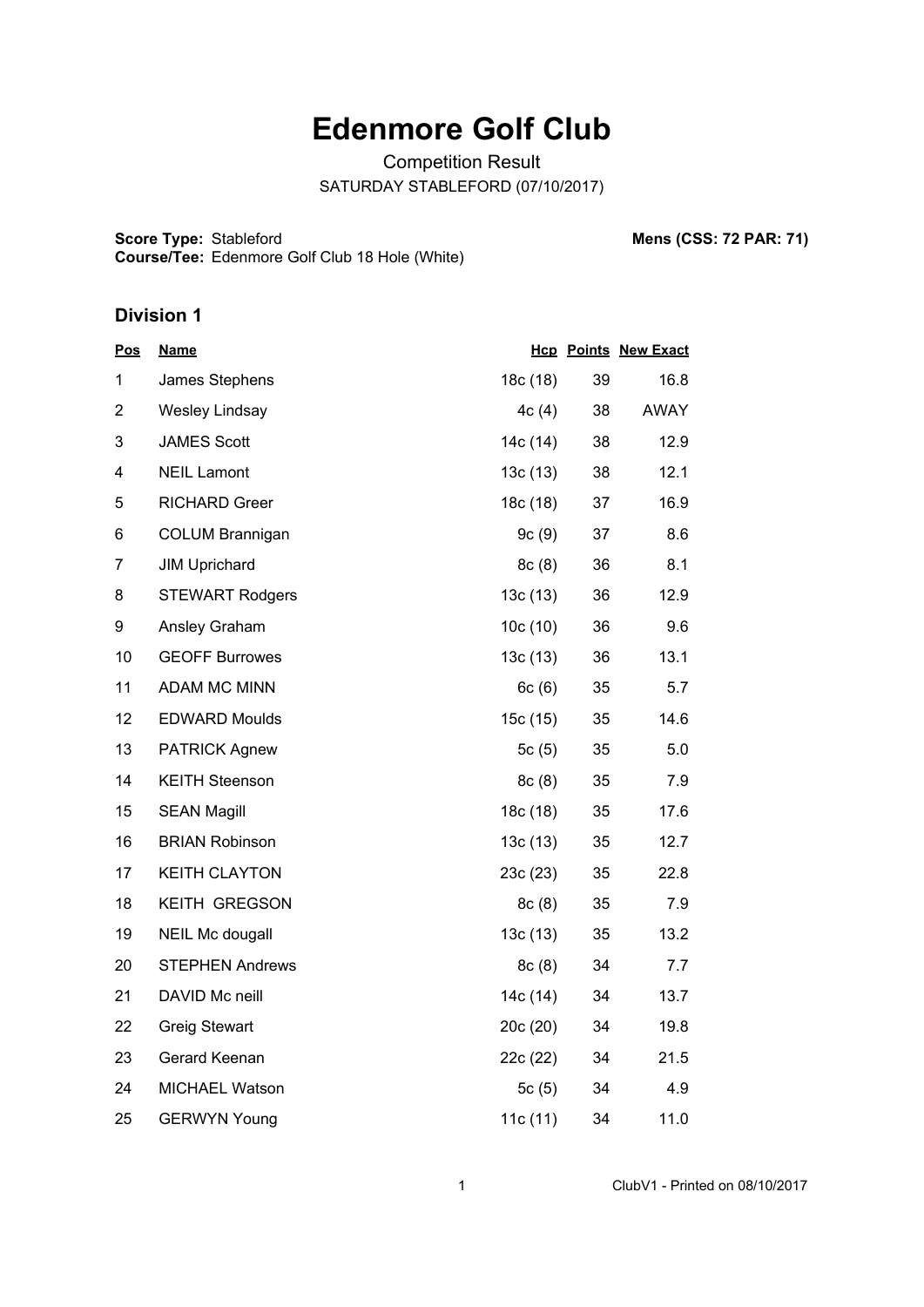| <u>Pos</u> | <b>Name</b>              |          |                 | <b>Hcp Points New Exact</b> |
|------------|--------------------------|----------|-----------------|-----------------------------|
| 26         | <b>BRENDAN JAMISON</b>   | 14c (14) | 34              | 13.7                        |
| 27         | <b>KEITH Hare</b>        | 22c (22) | 34              | 22.4                        |
| 28         | <b>PHILLIP Steele</b>    | 22c (22) | 34              | 21.8                        |
| 29         | <b>CONOR Gribbon</b>     | 12c (12) | 34              | 11.7                        |
| 30         | <b>MARTIN Mc clinton</b> | 19c (19) | 33              | 19.1                        |
| 31         | Denis Burns              | 15c (15) | 33              | 14.7                        |
| 32         | <b>BARRY Steenson</b>    | 10c(10)  | 33              | 10.0                        |
| 33         | Leslie Woods             | 12c (12) | 33              | 11.7                        |
| 34         | <b>RAYMOND Craig</b>     | 14c (14) | 32 <sup>2</sup> | 14.2                        |
| 35         | Jonathan Mc gahey        | 16c(16)  | 32              | 15.6                        |
| 36         | <b>WILLIAM Nesbitt</b>   | 12c (12) | 32 <sub>2</sub> | 11.9                        |
| 37         | <b>NIALL Moore</b>       | 9c (9)   | 32              | 9.5                         |
| 38         | <b>STEPHEN Cummings</b>  | 6c(6)    | 32              | 6.4                         |
| 39         | <b>IAN Hutchison</b>     | 9c(9)    | 32              | 8.8                         |
| 40         | <b>IAN Megarry</b>       | 13c (13) | 32              | 12.8                        |
| 41         | <b>DOMINIC Downey</b>    | 18c (18) | 32              | 17.5                        |
| 42         | PAUL HERRON              | 16c (16) | 31              | 16.2                        |
| 43         | PHILLIP Henderson        | 13c(13)  | 31              | 13.1                        |
| 44         | <b>KEVIN Kelly</b>       | 26c (26) | 31              | 25.5                        |
| 45         | <b>JOHN Graham</b>       | 20c (20) | 31              | 20.3                        |
| 46         | <b>DAMIEN Mullan</b>     | 22c (22) | 31              | 22.1                        |
| 47         | <b>CLYDE Anderson</b>    | 12c(12)  | 31              | 12.2                        |
| 48         | PAUL J. Thompson         | 19c (19) | 31              | 19.2                        |
| 49         | <b>KEN Todd</b>          | 19c (19) | 31              | 18.6                        |
| 50         | <b>JAMES Henning</b>     | 23c(23)  | 31              | 22.9                        |
| 51         | DAVID Belshaw            | 15c (15) | 31              | 15.4                        |
| 52         | <b>STEPHEN Fletcher</b>  | 21c (21) | 30              | 21.2                        |
| 53         | <b>Christopher Loney</b> | 20c(20)  | 30              | 20.0                        |
| 54         | STEPHEN Mc fall          | 9c(9)    | 30              | 8.9                         |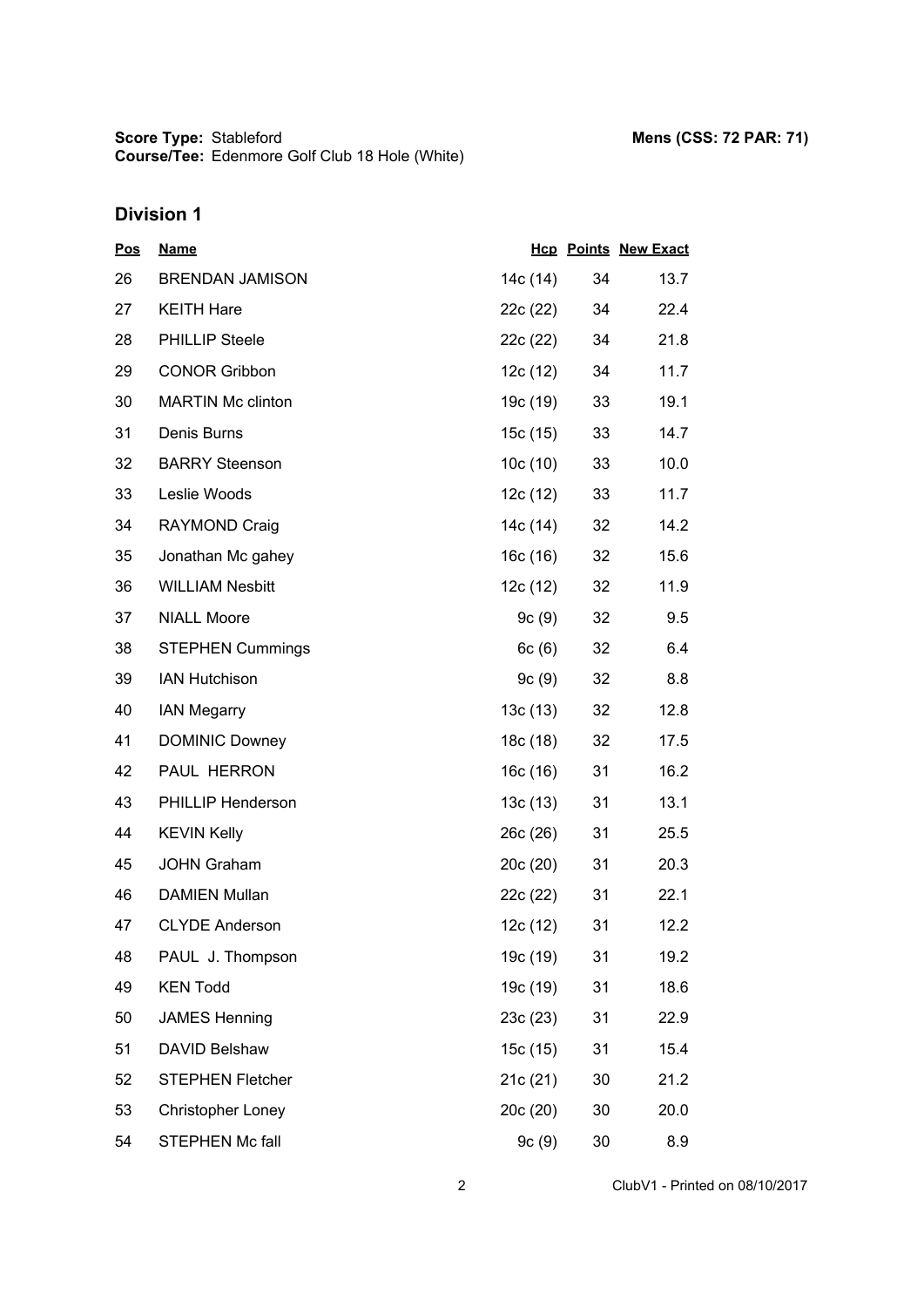| <u>Pos</u> | <b>Name</b>              |          |    | <b>Hcp Points New Exact</b> |
|------------|--------------------------|----------|----|-----------------------------|
| 55         | <b>KEITH Robinson</b>    | 16c(16)  | 30 | 15.7                        |
| 56         | <b>ROGER Wilkinson</b>   | 18c (18) | 30 | 18.2                        |
| 57         | <b>MATT Trimble</b>      | 26c (26) | 30 | 25.8                        |
| 58         | Stephen McNeill          | 9c(9)    | 30 | 8.7                         |
| 59         | <b>MARTIN Brunty</b>     | 13c(13)  | 30 | 13.2                        |
| 60         | PETER WHITESIDE          | 16c (16) | 30 | 15.6                        |
| 61         | <b>PETER Nelson</b>      | 20c(20)  | 30 | 19.9                        |
| 62         | <b>PHILLIP Hughes</b>    | 16c (16) | 30 | 16.1                        |
| 63         | <b>IAIN ROSS</b>         | 5c(5)    | 30 | 5.2                         |
| 64         | PAUL Cassin              | 16c(16)  | 30 | 16.0                        |
| 65         | PAUL Murray              | 9c(9)    | 30 | 8.6                         |
| 66         | <b>Steven Eyres</b>      | 3c(3)    | 29 | 3.3                         |
| 67         | <b>RONNIE Girvan</b>     | 6c(6)    | 29 | 5.7                         |
| 68         | <b>JOHN Hart</b>         | 21c(21)  | 29 | 21.3                        |
| 69         | <b>ALAN Patterson</b>    | 13c(13)  | 29 | 12.6                        |
| 70         | <b>DAVID Donnell</b>     | 27c (27) | 29 | 27.4                        |
| 71         | Mark Wilson              | 17c (17) | 29 | 16.6                        |
| 72         | DESMOND Mc carthy        | 28c (28) | 29 | 27.8                        |
| 73         | <b>SHELDON Lyttle</b>    | 10c(10)  | 29 | 10.5                        |
| 74         | <b>PAUL Bradley</b>      | 9c(9)    | 29 | 8.8                         |
| 75         | <b>BARRY Mc carthy</b>   | 15c (15) | 29 | 14.5                        |
| 76         | <b>GRAHAM Mc ilroy</b>   | 9c(9)    | 29 | 9.5                         |
| 77         | <b>RICHARD Swain</b>     | 12c (12) | 28 | 11.8                        |
| 78         | <b>NEIL Mc KINLEY</b>    | 11c(11)  | 28 | 11.2                        |
| 79         | <b>KERRY Clendinning</b> | 19c (19) | 28 | 19.4                        |
| 80         | James Truesdale          | 21c (21) | 28 | 21.2                        |
| 81         | <b>ROBERT Watson</b>     | 20c(20)  | 28 | 19.9                        |
| 82         | <b>GERRY Mc clory</b>    | 13c(13)  | 28 | 12.8                        |
| 83         | <b>HAROLD Spence</b>     | 17c (17) | 28 | 17.1                        |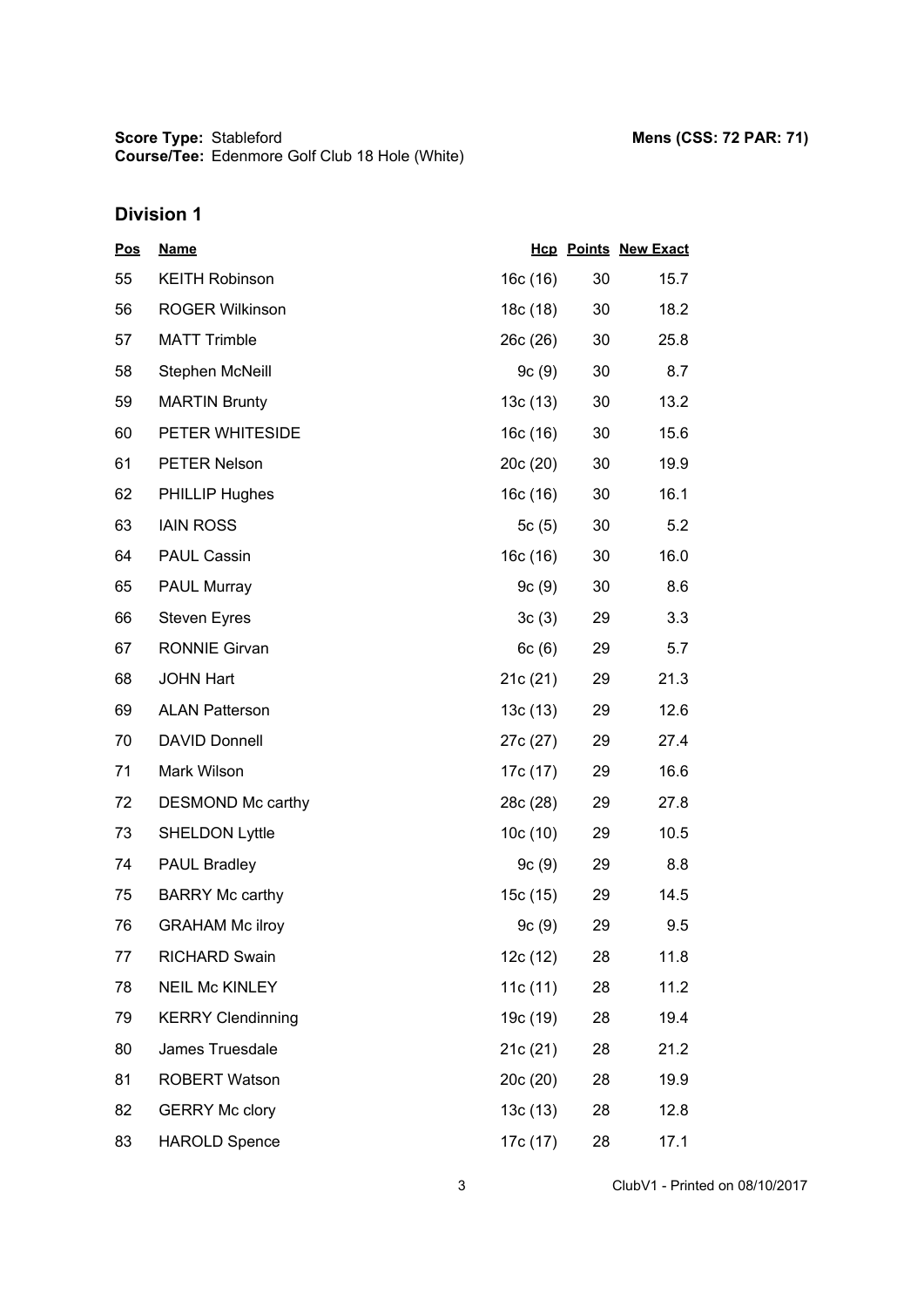## **Division 1**

| <b>Pos</b> | <b>Name</b>             |          |    | <b>Hcp Points New Exact</b> |
|------------|-------------------------|----------|----|-----------------------------|
| 84         | <b>RICHARD Wright</b>   | 18c (18) | 28 | 17.6                        |
| 85         | <b>JOHN Boyles</b>      | 8c(8)    | 28 | 7.9                         |
| 86         | DAVID Waterworth        | 17c (17) | 27 | 16.9                        |
| 87         | <b>STEPHEN Hylands</b>  | 7c (7)   | 27 | 7.2                         |
| 88         | PAUL Mc kay             | 14c (14) | 27 | 13.8                        |
| 89         | Herbie Goode            | 23c(23)  | 27 | 22.9                        |
| 90         | <b>JACKIE Gilliland</b> | 15c (15) | 27 | 15.5                        |
| 91         | <b>ROGER Erwin</b>      | 3c(3)    | 27 | 3.3                         |
| 92         | <b>KENNY Mc Aleenon</b> | 8c(8)    | 27 | 8.3                         |
| 93         | <b>ALEX Davis</b>       | 9c(9)    | 27 | 9.4                         |
| 94         | Louis Eyres             | 15c(15)  | 27 | 15.1                        |
| 95         | <b>JOHN Childs</b>      | 19c (19) | 26 | 18.7                        |
| 96         | <b>MARK Rainey</b>      | 19c (19) | 26 | 19.3                        |
| 97         | <b>DAVID Temple</b>     | 18c (18) | 26 | 18.4                        |
| 98         | <b>PAUL Fleming</b>     | 14c (14) | 26 | 14.3                        |
| 99         | <b>ANDREW Bennett</b>   | 19c (19) | 26 | 18.8                        |
| 100        | <b>TONY Campbell</b>    | 12c (12) | 26 | 12.2                        |
| 101        | <b>WILLIAM Lonsdale</b> | 18c (18) | 26 | 18.0                        |
| 102        | <b>BRIAN Anderson</b>   | 15c (15) | 26 | 15.5                        |
| 103        | <b>JOHN Halliday</b>    | 18c (18) | 26 | 18.1                        |
| 104        | MERVYN Nicholson        | 21c (21) | 25 | 21.2                        |
| 105        | <b>BASIL Irwin</b>      | 20c (20) | 25 | 20.4                        |
| 106        | <b>WILL Bryans</b>      | 16c (16) | 25 | 16.0                        |
| 107        | <b>JOHN Brown</b>       | 15c (15) | 25 | 14.7                        |
| 108        | <b>DEREK Mc kinley</b>  | 23c(23)  | 25 | 22.7                        |
| 109        | <b>WILLIAM Cosgrove</b> | 27c (27) | 24 | 26.9                        |
| 110        | <b>ALAN Boomer</b>      | 14c (14) | 24 | 14.3                        |
| 111        | <b>WILLIAM Robinson</b> | 28c (28) | 23 | 27.8                        |
| 112        | PAT Cushnahan           | 21c (21) | 23 | 20.7                        |

4 ClubV1 - Printed on 08/10/2017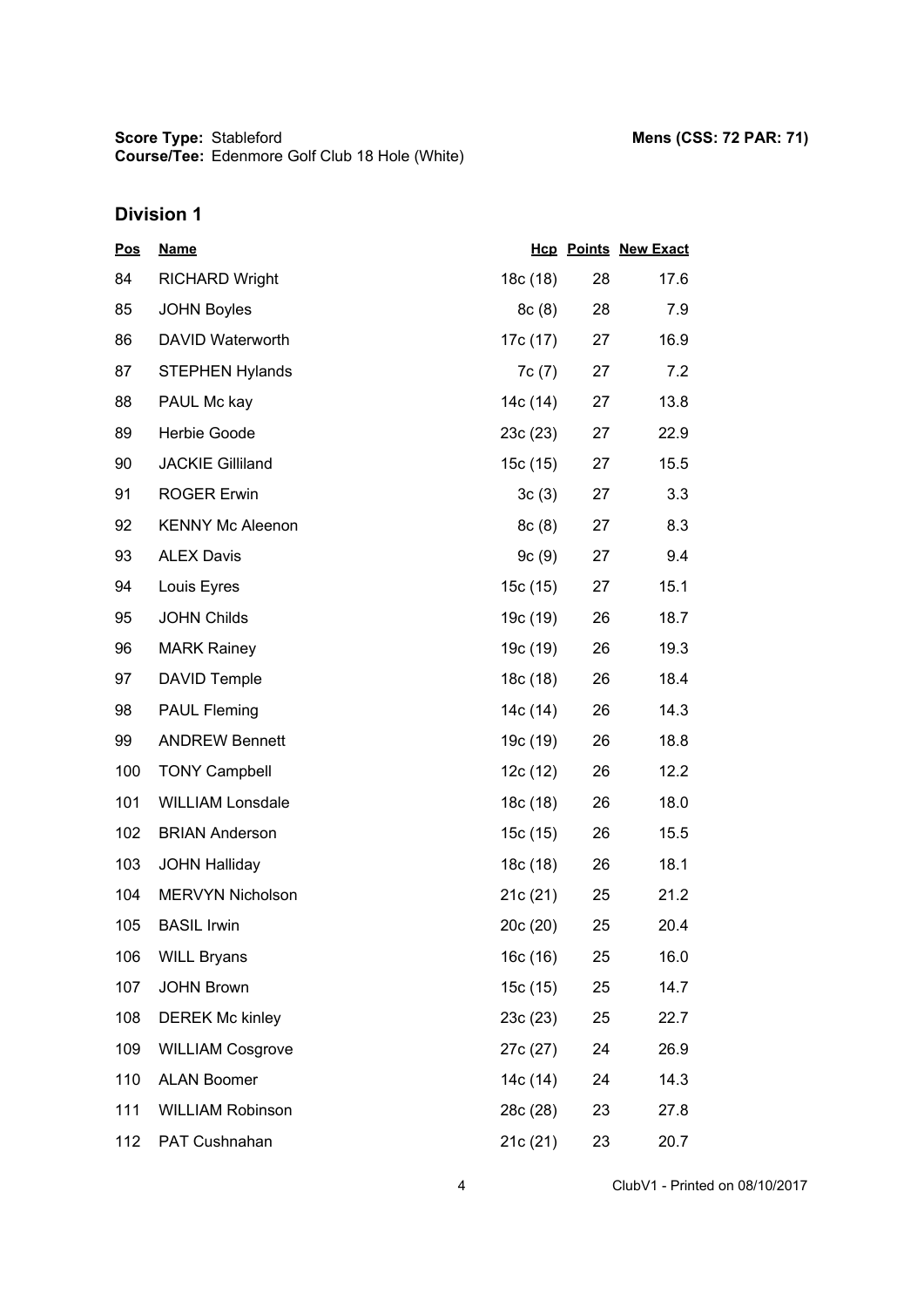| <u>Pos</u> | <b>Name</b>             |            |    | <b>Hcp Points New Exact</b> |
|------------|-------------------------|------------|----|-----------------------------|
| 113        | <b>GEOFFREY Simpson</b> | 8c(8)      | 23 | 8.2                         |
| 114        | <b>PAUL Patterson</b>   | 12c (12)   | 23 | 12.5                        |
| 115        | Ciaran Connor           | 16c(16)    | 23 | 16.4                        |
| 116        | <b>TOM Chapman</b>      | 17c (17)   | 23 | 16.8                        |
| 117        | <b>JOSEPH Brush</b>     | 11c (11)   | 23 | 11.2                        |
| 118        | <b>MARK Clendinning</b> | 15c (15)   | 22 | 15.0                        |
| 119        | <b>Adam Beattie</b>     | 9c(9)      | 22 | 8.6                         |
| 120        | <b>AARON Smiley</b>     | 13c (13)   | 22 | 13.5                        |
| 121        | DAVID Dunlop            | 11c $(11)$ | 22 | 11.0                        |
| 122        | <b>CLIVE Knox</b>       | 9c(9)      | 21 | 9.5                         |
| 123        | <b>MARK Chapman</b>     | 25c (25)   | 21 | 25.1                        |
| 124        | <b>GARRY Brown</b>      | 13c(13)    | 21 | 13.0                        |
| 125        | <b>ALAN Irwin</b>       | 24c (24)   | 21 | 24.3                        |
| 126        | <b>WILLIAM FERRIS</b>   | 17c (17)   | 20 | 16.7                        |
| 127        | Jonathan Lendrum        | 24c (24)   | 20 | 23.7                        |
| 128        | <b>RYAN Agnew</b>       | 14c (14)   | 18 | 13.8                        |
| 129        | <b>STUART Cameron</b>   | 14c (14)   | 17 | 14.1                        |
| 130        | James Allen             | 26c (26)   | 17 | 26.1                        |
| 131        | SEAN Mc cabe            | 12c (12)   | 16 | 12.2                        |
| 132        | <b>BRIAN Watson</b>     | 28c (28)   | 16 | 28.0                        |
| 133        | <b>RICHARD WARNE</b>    | 28c (28)   | 15 | 28.0                        |
| 134        | <b>ALAN Wigton</b>      | 28c (28)   | 14 | 28.0                        |
| 135        | <b>HAROLD Gibson</b>    | 28c (28)   | 14 | 28.0                        |
| 136        | <b>CRAIG Mc Veigh</b>   | 18c (18)   | 14 | 17.6                        |
| 137        | PAUL Molloy             | 20c (20)   | 7  | 19.7                        |
| 138        | <b>SEAN MC KEGNEY</b>   | 26c (26)   | 6  | 26.1                        |
| 139        | <b>BILL Henderson</b>   | 11c (11)   | 0  | 11.1                        |
| 140        | <b>Stuart McNeill</b>   | 13c(13)    | 0  | 13.0                        |
| 141        | <b>BILL Wilkinson</b>   | 19c (19)   | 0  | 18.7                        |